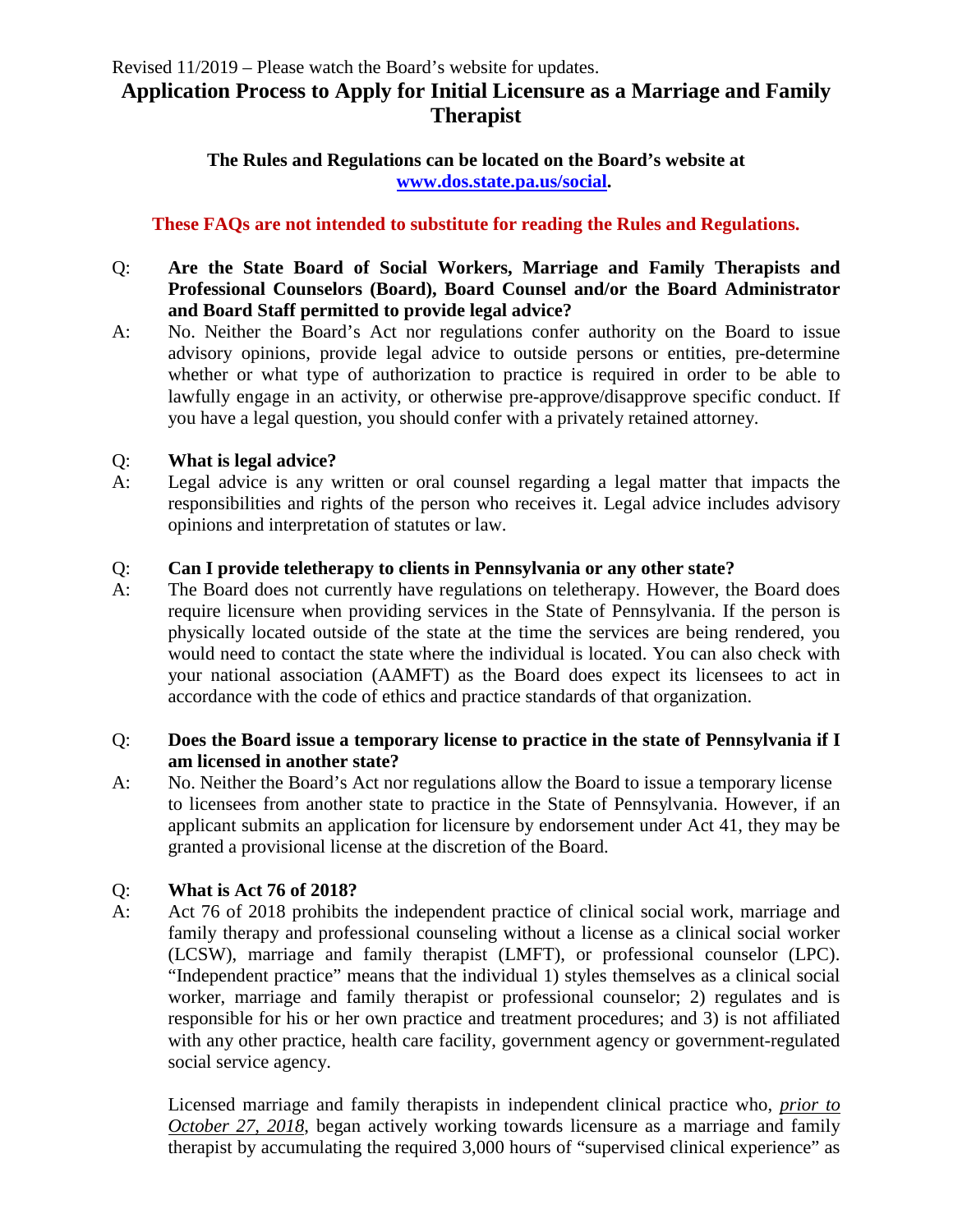set forth in the Board's regulations at 49 Pa. Code § 48.13(b) are not considered to be engaging in "independent practice" and will be permitted to complete their experience requirements for licensure as a marriage and family therapist and to obtain the marriage and family therapist license.

These marriage and family therapists must have been receiving the necessary supervision by a supervisor who meets the Board's regulations in "Qualifications for Supervisors" as outlined in 49 Pa. Code § 49.3 and the "Standards for Supervisors" as outlined in 49 Pa. Code § 48.13. These practitioners must continue to receive the required supervision until they are issued a license to practice marriage and family therapy by the Board.

### Q: **Did Act 76 change the scope of practice for marriage and family therapists?**

- A: Yes. Please review Section 3 of the Board's Act which defines Practice of Marriage and Family Therapy to see the current scope of practice of marriage and family therapists.
- Q: **Under Act 76, am I permitted to engage in independent practice if I completed my education to obtain a license to practice marriage and family therapy and I am working towards completing the 3,000 hours of supervised clinical experience?**
- A: Refer to Section 3 of the Board's Act for the definition of independent practice.

Those practitioners who have completed their education to obtain a license to practice marriage and family therapy and who are actively working toward licensure as a marriage and family therapist by accumulating the required 3,000 of "supervised clinical experience" as set forth in the Board's regulations at 49 Pa. Code § 48.13(b) are not considered to be engaging in "independent practice" as defined in Act 76 of 2018 if they are receiving regular supervision by a supervisor, on or before October of 2018, who meets the Board's regulations on "Qualifications for Supervisors" as outlined in 49 Pa. Code § 48.3 and the "Standards for Supervisors" as outlined in 49 Pa. Code § 48.14. These practitioners must continue to receive the required supervision until they are issued a license to practice marriage and family therapy by the Board.

- Q: **Where can I find the application for licensure as a marriage and family therapist?**
- A: You will need to apply for the license on-line at [www.pals.pa.gov.](http://www.pals.pa.gov/) You will need to register and then you will be able to log in and apply for the license.

### Q: **How do I know if my education meets Pennsylvania's requirements?**

- A: You must meet **ONE** of the following education requirements under Section 7(e) (2) Act 136 – 1998--on website [www.dos.state.pa.us/social](http://www.dos.state.pa.us/social) , click on Rules and Regulations, Chapter 48 (Licensure of Marriage and Family Therapists
	- a. Has successfully completed a planned program of 60 semester hours or 90 quarter hours of graduate coursework which is closely related to marriage and family therapy, including a master's degree granted on or before June 30, 2009, in marriage and family therapy from an accredited educational institution or a master's degree granted on or before June 30, 2009, in a field determined by the board by regulation to be closely related to the practice of marriage and family therapy from an accredited educational institution, with graduate level coursework in marriage and family

therapy acceptable to the board from an accredited educational institution or from a program recognized by a national accrediting agency, and has met specific course requirements listed in Section 48.2.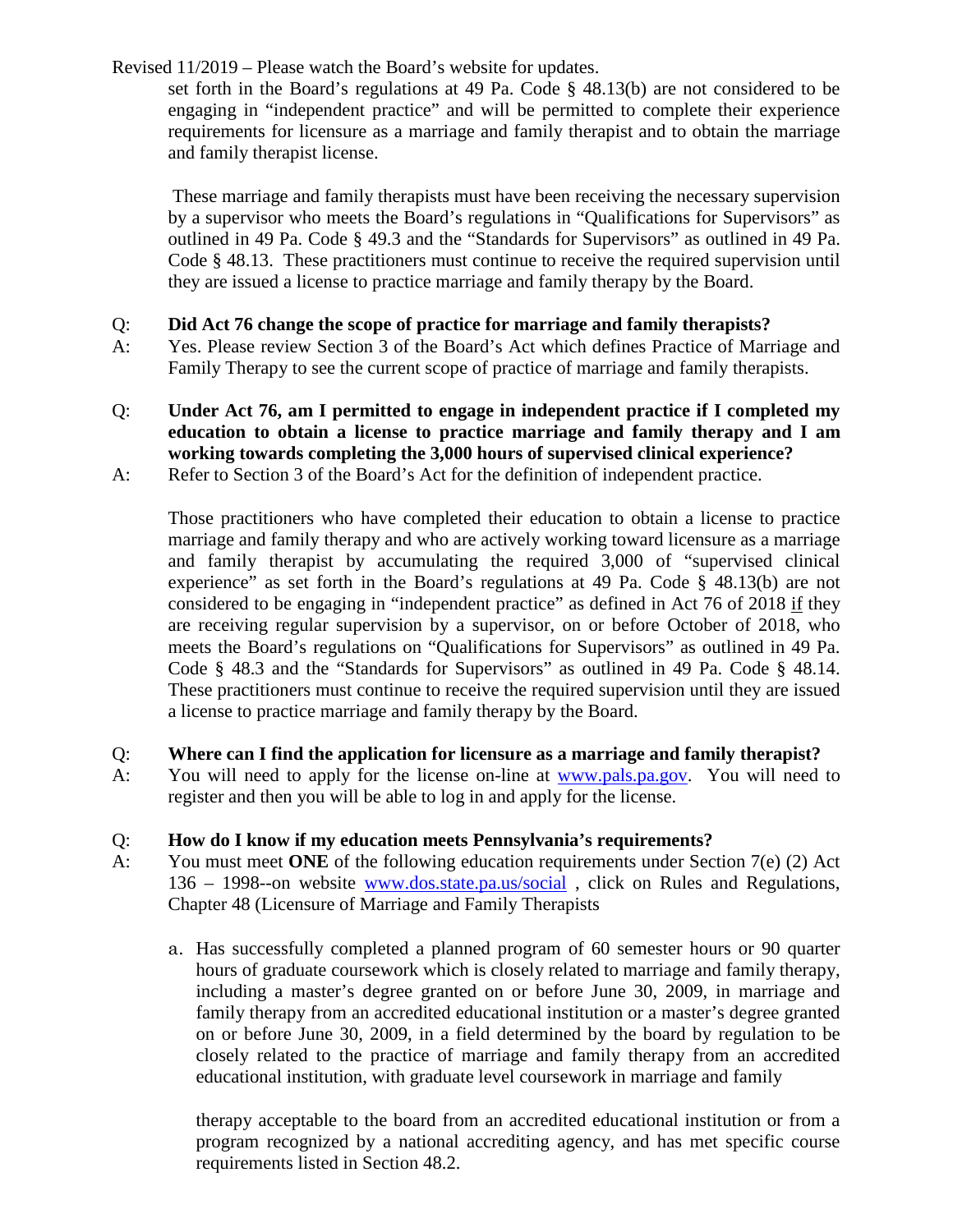### **ATTENTION APPLICANTS WITH LESS THAN A 48 SEMESTER OR 72 QUARTER HOURS MASTER'S DEGREE IN MARRIAGE AND FAMILY THERAPY OR A RELATED FIELD:**

**An applicant with less than a 48 semester or 72 quarter hours master's degree may qualify for licensure if the master's degree was completed on or before June 30, 2009. The additional hours needed to reach the required 60 semester hours or 90 quarter hours in marriage and family therapy or a related field may be completed after the granting of the master's degree. Please be aware that the master's degree must be from an accredited educational institution, with graduate level coursework in marriage and family therapy from an accredited institution or from a program recognized by a national accrediting agency.** 

- b. Has successfully completed a planned program of 60 semester hours or 90 quarter hours of graduate coursework which is closely related to marriage and family therapy, including a 48-semester-hour or 72-quarter-hour master's degree in marriage and family therapy from an accredited educational institution or a 48-semester-hour or 72 quarter-hour master's degree in a field determined by the board by regulation to be closely related to the practice of marriage and family therapy from an accredited educational institution, with graduate level course work in marriage and family therapy acceptable to the board from an accredited educational institution or from a program recognized by a national accrediting agency and has met specific course requirements listed in Section 48.2.
- c. Holds a doctoral degree in marriage and family therapy from an accredited educational institution or holds a doctoral degree in a field determined by the board by regulation to be closely related to the practice of marriage and family therapy from an accredited educational institution with graduate level coursework in marriage and family therapy acceptable to the board from an accredited educational institution or from a program recognized by a national accrediting agency and has met specific course requirements listed in Section 48.2.

### Q: **What coursework must my degree contain?**

- A: The following coursework is required as per Section 48.2 of the regulations (the regulations may be located on the Board's website at www.dos.state.pa.us/social):
	- (1) **Human development** (3 courses minimum-9 semester or 12 quarter or 135 didactic contact hours).

- (i) Courses in this area shall provide knowledge of individual personality development and its normal abnormal manifestations.
- (ii) Coursework shall cover human development across the life span, including special issues that affect an individual's development (that is, culture, gender and human sexuality).
- (2) **Marriage and family studies** (3 courses minimum-9 semester or 12 quarter or 135 didactic contact hours). Courses in this area shall be a fundamental introduction to family systems theory.
- (3) **Marriage and family therapy** (3 courses minimum-9 semester or 12 quarter or 135 didactic contact hours).
	- (i) Courses in this area shall have a major focus on family systems theory and systemic therapeutic interventions.
	- (ii) This area shall provide a substantive understanding of the major theories of systems change and the applied practices evolving from each theoretical orientation.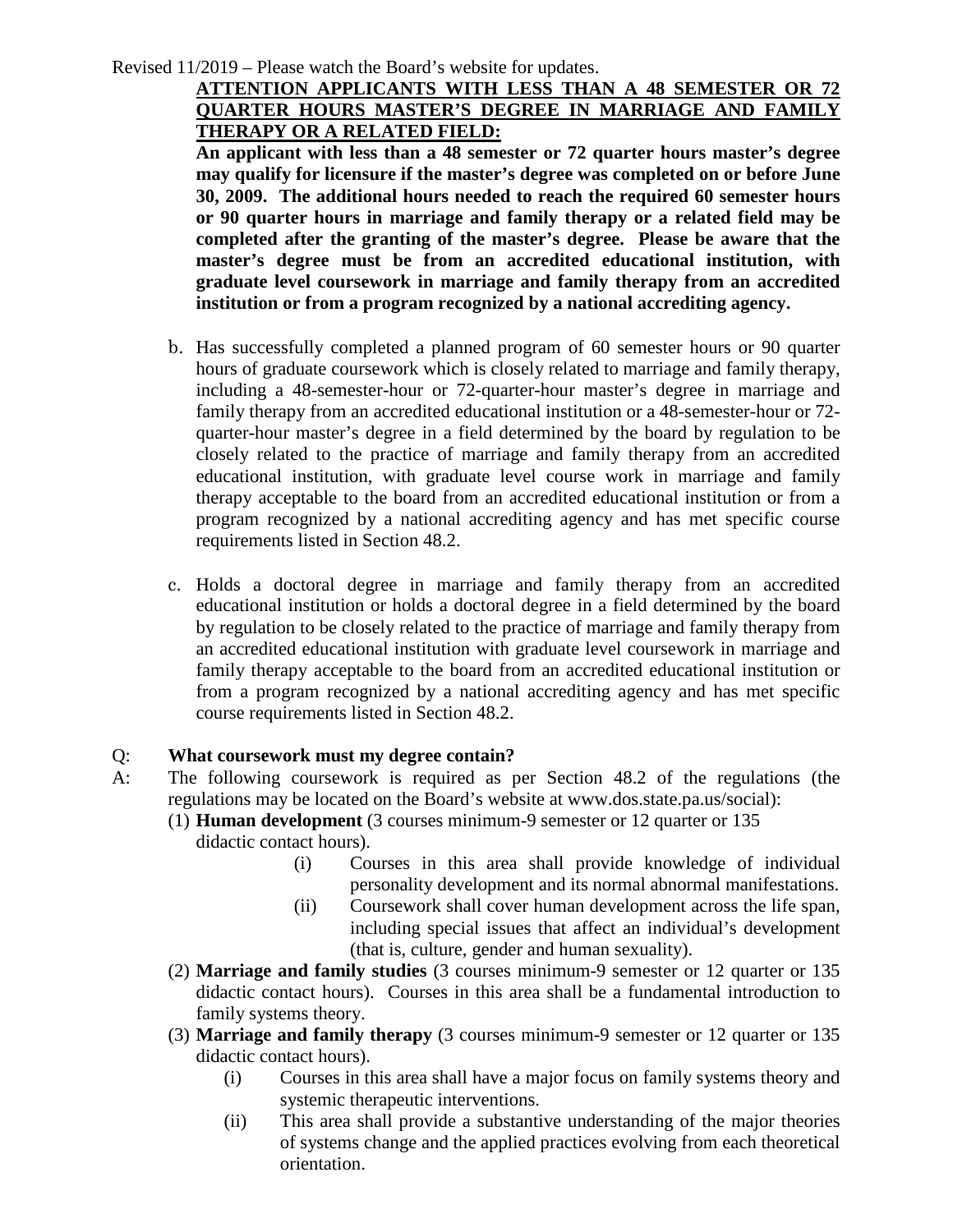- (4) **Professional studies** (1 course minimum-3 semester or 4 quarter or 45 didactic contact hours).
	- (i) Courses in this area shall contribute to the professional development of the therapist.
	- (ii) Areas of study shall include the therapist's legal responsibilities and liabilities, professional ethics as a marriage and family therapist, professional socialization, and the role of the professional organization, licensure or certification legislation, independent practice and interprofessional cooperation.
- (5) **Research** (1 course minimum-3 semester or 4 quarter or 45 didactic contact hours). Courses in this area shall assist students in understanding and performing research.
- (6) **Practicum** (minimum 1 years, 300 hours of supervised direct client contact with individuals, couples and families). (1 year is equal to 3 semesters).

### Q: **I hold less than a 48-semester credit or 72 quarter credit master's degree. Am I eligible for licensure?**

A: Yes, only if you have successfully completed a planned program of 60 semester hours or 90 quarter hours of graduate coursework which is closely related to marriage and family therapy, including a master's degree granted on or before June 30, 2009, in marriage and family therapy from an accredited educational institution or a master's degree granted on or before June 30, 2009, in a field determined by the board by regulation to be closely related to the practice of marriage and family therapy from an accredited educational institution, with graduate level coursework in marriage and family therapy acceptable to the board from an accredited educational institution or from a program recognized by a national accrediting agency, and has met specific course requirements listed in Section 48.2.

### **(ATTENTION APPLICANTS WITH LESS THAN A 48 SEMESTER OR 72 QUARTER HOURS MASTER'S DEGREE IN MARRIAGE AND FAMILY THERAPY OR A RELATED FIELD:**

**An applicant with less than a 48 semester or 72 quarter hours master's degree may qualify for licensure if the master's degree was completed on or before June 30, 2009. The additional hours needed to reach the required 60 semester hours or 90 quarter hours in marriage and family therapy or a related field may be completed after the granting of the master's degree. Please be aware that the master's degree must be from an accredited educational institution, with graduate level coursework in marriage and family therapy from an accredited institution or from a program recognized by a national accrediting agency.** 

# Q: **When may I begin accruing my 3,000 hours of supervised clinical experience?**

A: *As of October 27, 2018*, Act 76 requires an applicant for licensure as a marriage and family therapist or for licensure as a professional counselor to complete at least 3,000 hours of "supervised clinical experience" AFTER being granted a master's degree. Prior to the enactment of Act 76 of 2018, supervised clinical experience could be accumulated after the completion of 48 semester hours or 72 quarter hours of graduate coursework.

An individual who has met the educational requirements of Section  $48.13(a)(3)(i)$  or (ii), as a marriage and family therapist and has started accruing their 3,000 hours of "supervised clinical experience" after the completion of 48 semester hours or 72 quarter hours of graduate level coursework, *but prior to Act 76's effective date on October 27, 2018*, will be permitted to continue their supervised clinical experience towards licensure and to obtain a license as a marriage and family therapist. Please be advised that the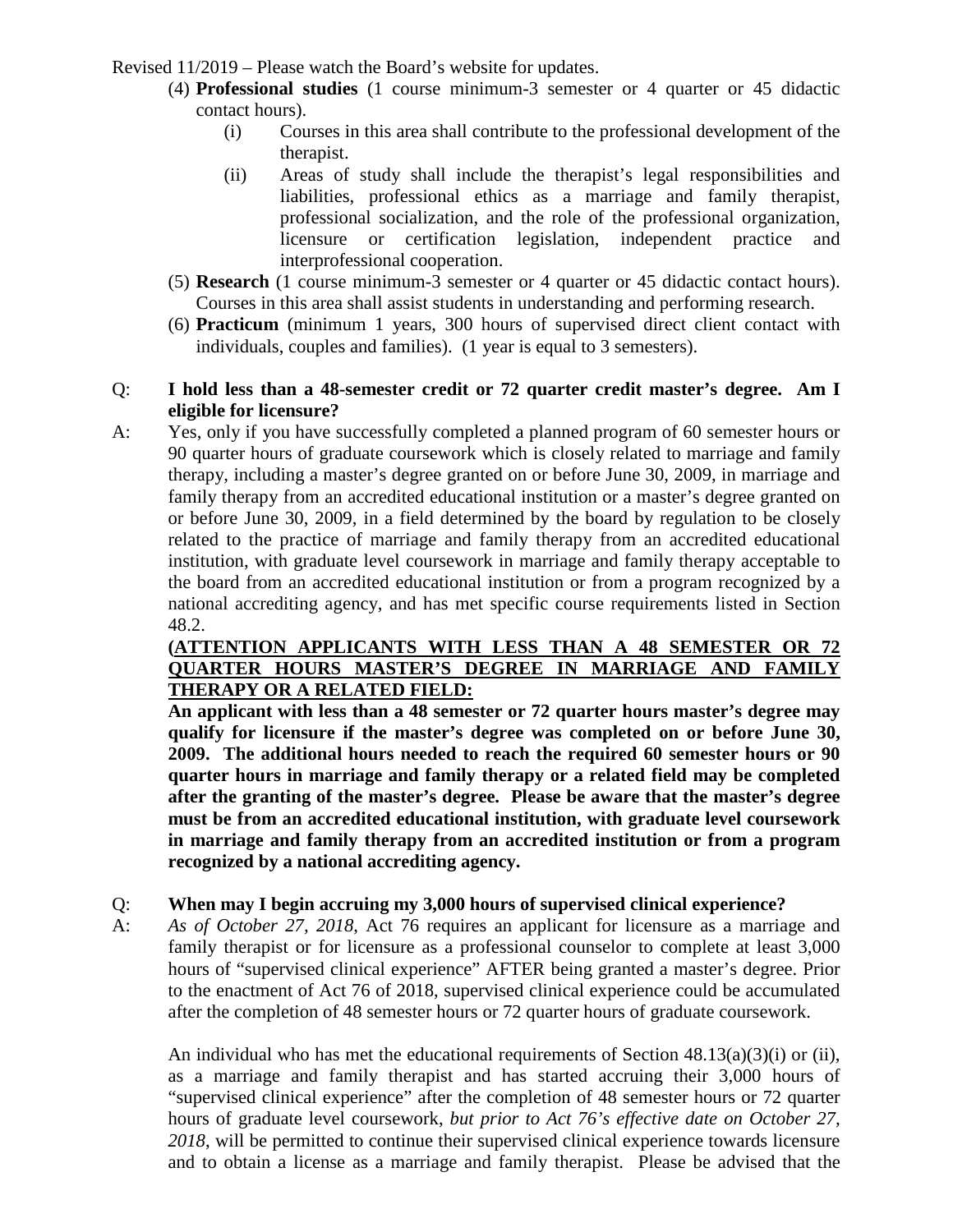practicum requirement of Section 48.2(6) of the Board's regulations *cannot* be counted toward the 3,000 hours of supervised clinical experience.

An individual pursuing licensure as a marriage and family therapist that has not started accruing their supervised clinical experience hours *prior to the effective date of Act 76 on October 27, 2018*, will need to obtain their master's degree prior to accruing the 3,000 hours of supervised clinical experience.

- Q: **How many hours of supervised clinical experience are required and how long do I have to complete my hours for licensure as a marriage and family therapist?**
- A: 3000 hours of supervised clinical experience are required. Under Section 48.13(b)(9) of the regulations; **the supervised clinical experience shall be completed in no less than 2 years and no more than 6 years.** (The Board has waived the requirement that states except that no less than 500 hours and no more than 1,800 hours may be credited in any 12-month period.)
- Q: **How many clinical hours per week must I work for the supervised clinical experience to be accepted?**
- A: Under Section 48.13(b)(8) of the regulations; supervised work activity will be counted toward satisfying the experience requirement only
	- if it takes place in a single setting for at least **30** hours per week but no more than 50 hours per week during at least a 3-month period
	- OR at least **15** hours per week for a period of at least 6 months.

### Q: **How many hours per week must I meet with my supervisor?**

A: Under Section 48.13(b)(5) of the regulations; the supervisor, or one to whom supervisory responsibilities have been delegated, shall meet with the supervisee for a minimum of 2 hours for every 40 hours of supervised clinical experience. At least 1 of the 2 hours shall be with the supervisee individually and in person, and 1 of the 2 hours may be with the supervisee in a group setting and in person. A total of 150 hours of supervision must be completed. At least 75 hours must be individual supervision and the other 75 hours may be group supervision.

**Example: For every 40 hours of clinical experience you must have at least 1 hour of individual supervision and 1 hour may be group supervision or individual supervision. Example: If working 20 hours per week – 1 week you must have 1 hour of individual supervision and the next week you may have one hour of group supervision.**

### Q: **How long do I have to complete my 3000 hours of supervised clinical experience**?

A: Under Section 48.13(b)(9) of the regulations – The supervised clinical experience shall be completed in no less than 2 years and no more than 6 years. (The Board has waived the requirement that no less than 500 hours and no more than 1,800 hours may be credited in any 12-month period.)

### Q: **What duties must my supervised clinical experience contain?**

- A: Under Section 48.13(b)(1) of the regulations: At least 1,500 hours (one-half of the 3,000 hours of supervised clinical experience) shall consist of providing services in one or more of the following areas:
	- (i) Assessment
	- (ii) Couples therapy
	- (iii) Family Therapy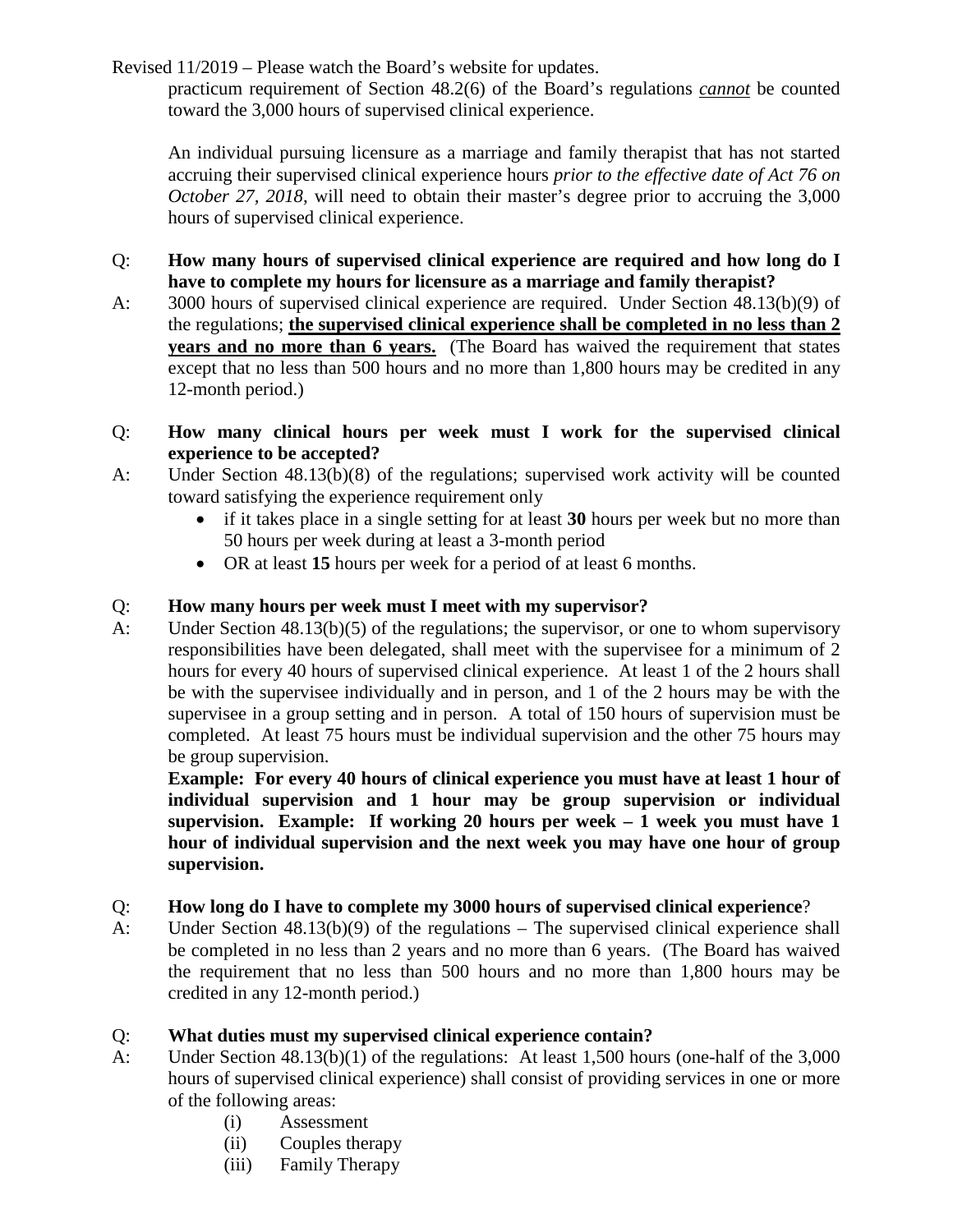- (iv) Other systems interventions (psycho-education)
- (v) Consultation
- (vi) Individual therapy
- (vii) Group therapy

Please note the above 7 experiences should involve direct client contact. The remainder of the clinical experience must be related to work with clients. **Example: case documentation and recordkeeping activities; court testimony related to work with client(s); advocacy on behalf of client(s); other activities that involve, support or enhance work with clients.**

**Please be advised that administrative duties cannot be counted towards the 3000 hours of supervised clinical experience.** 

**Example: administrative supervision of another individual, completing human resource and/or budget documentation, etc.**

**Please refer to Section 48.13(b) of the regulations for the supervised clinical experience requirements.**

- Q: **What are the qualifications for a supervisor to supervise the 3000 hours of supervised clinical experience?**
- A: For supervised clinical experience completed after January 1, 2010, 1500 hours must be completed under an individual who holds a current license as a marriage and family therapist and has received certification as an approved supervisor or supervisor-intraining by the AAMFT (Section 48.3(1)) and the 1500 hours may be completed under an individual who holds a current license and has at least a master's degree in a related field and has 5 years of experience within the last 10 years in that field (Section 48.3(2)), as per Section 48.13(b)(2) of the regulations. A related field is defined in Section 48.1 of the regulations.

For supervised clinical experience completed prior to January 1, 2010, 1500 hours must be completed either under an individual who holds a current license as a marriage and family therapist and has received certification as an approved supervisor or supervisor-intraining by the AAMFT (Section  $48.3(1)$ ) OR under an individual who practiced as a marriage and family therapist, has completed a 1-semetser graduate course in marriage and family therapy supervision (at least 30 contact hours) or the equivalent and has 5 years of experience within the last 10 years as a marriage and family therapist (Section 48.3(3)). The other 1500 hours may be completed under an individual who holds a current license and has at least a master's degree in a related field and has 5 years of experience within the last 10 years in that field (Section 48.3(2)), as per Section 48.13(b)(2) of the regulations. A related field is defined in Section 48.1 of the regulations.

**Supervised clinical experience completed in another state may be counted towards meeting the Pennsylvania supervised clinical experience requirements as long as the experience meets Pennsylvania requirements.**

**Please also refer to Section 48.14 of the regulations for the Standards for Supervisors.**

Q: **What documentation am I required to maintain while I am completing my**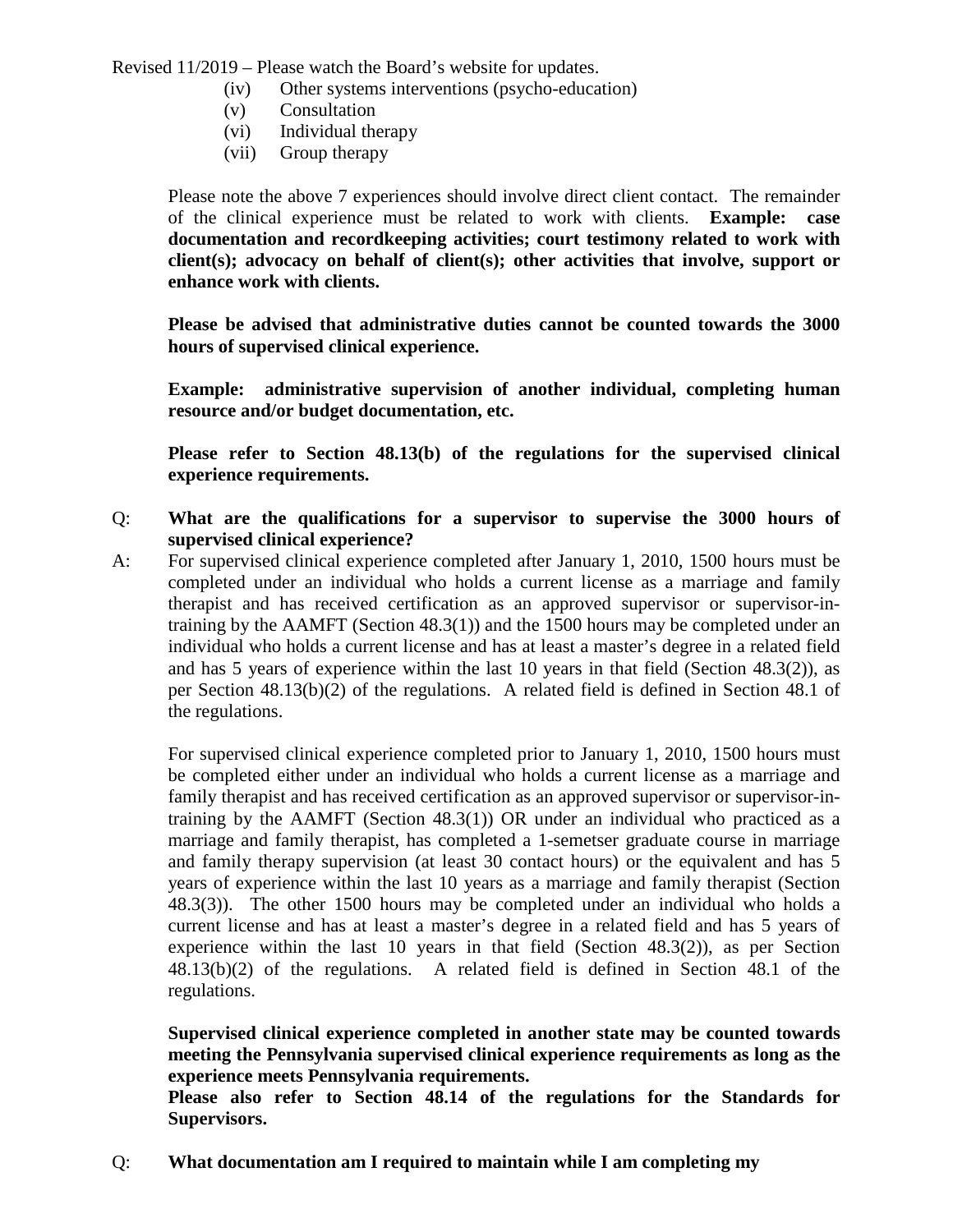# **supervised clinical experience?**

A: You and your supervisor must maintain records as defined in Section 48.14 (Standards for supervisors). You and your supervisor would devise a form to use to maintain your records. The Board may request these records if it becomes necessary.

### Q: **How many individuals completing the supervised clinical experience requirements may a supervisor supervise?**

A: Under Section 48.13(b)(6) of the regulations – A supervisor shall supervise no more than 6 supervisees at the same time. If this provision creates an undue hardship on a supervisee, the supervisor and supervisee may request an exception to this provision. The request shall state, in writing, the reasons why this provision creates a hardship on the supervisee and why the supervisee is not able to obtain a supervisor who meets the requirements of this provision. **Please be advised that in certain circumstances the Board may require a personal appearance by the supervisee and supervisor.**

### Q: **If I am unable to locate my supervisor or my supervisor is deceased, how do I have my supervised clinical experience verified?**

- A: If you do not hold a marriage and family therapy license in another state, you can have another individual who can attest to the fact that the supervised clinical experience has occurred submit the following documentation:
	- (1) A notarized statement by the applicant indicating why the supervisor cannot complete the supervised clinical experience forms.
	- (2) A notarized statement, by the individual attesting to your supervised clinical experience, indicating how that individual can verify that the supervised clinical experience occurred and indicating why that individual is completing the supervised clinical experience forms instead of your supervisor.
	- (3) The supervised clinical experience forms, completed by the individual attesting to your supervised clinical experience, indicating your supervisor's name and qualifications and all other documentation.

If you hold a marriage and family therapy license in another state, you may request that copies of the supervised clinical experience on file with the other State Board be forwarded to the PA State Board for review.

# Q: **What is Act 41?**

A: Act 41 is an alternative path to licensure by endorsement for people licensed in good standing in another state if they don't meet the Board's current endorsement requirements. It states that the Board SHALL issue a license if a licensee (1) holds a current licensed from another sate whose licensure requirements are substantially equivalent to or exceed the requirements established in the Commonwealth (2) demonstrates competency in the profession through methods determined by the Board such as CE or been in practice for 2 of the last 5 years preceding the date of the application (3) has not committed any act that constitutes grounds for refusal, suspension or revocation of a license unless the board determines that the act should not be an impediment to licensure (4) is in good standing in the other jurisdiction and (5) pays fees established by the licensing board.

### Q: **I am licensed in another state as a marriage and family therapist. What is the procedure for licensure under Act 41?**